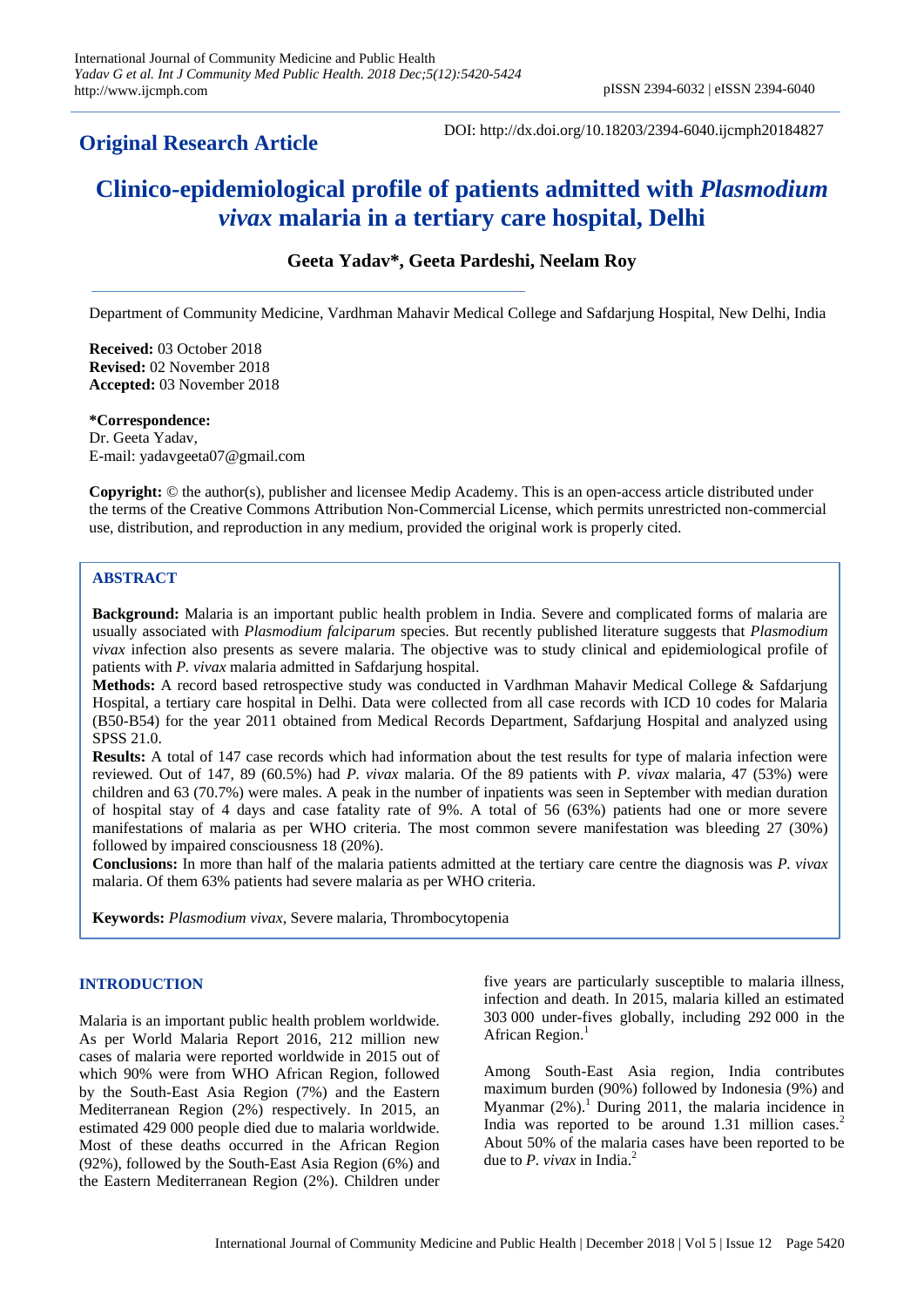*Plasmodium falciparum* (Pf) is the species responsible for severe and complicated malaria but recently published literature suggests that in the last few years, the severity, complications and even hospitalization rates are also increasing in *P. vivax* infection.

Thus, the present study was conducted to study clinicoepidemiological profile of patients with *P. vivax* malaria admitted in Safdarjung Hospital, New Delhi.

# **METHODS**

The present study was a record based retrospective study conducted at Vardhman Mahavir Medical College & Safdarjung Hospital, a tertiary care hospital in Delhi which caters to population from Delhi as well as adjoining states like Haryana, Uttar Pradesh and Rajasthan. It has a bed strength of 1531 and average annual inpatient admission of 1.5 lakh.

All the indoor case records with a final diagnosis having ICD 10 codes for Malaria (B50-B54) during the period  $1<sup>st</sup>$ January to  $31<sup>st</sup>$  December 2011 were obtained from Medical Records Department, Safdarjung Hospital and screened to identify cases of *P. vivax* malaria.

Only case sheets with a positive laboratory report for *P. vivax* were included in the study. All the case sheets with positive *P. falciparum* or mixed infections were excluded.

The indoor case sheets were reviewed to collect data on the following variables: age, gender, and residence, date of admission, time and mode of admission, place of admission, symptoms and signs at presentation, outcome and date of discharge. The results of the following laboratory investigations were considered: haemogram, peripheral blood smear, serology, renal function tests, liver function tests and plasma glucose. The data extracted from the case sheets were entered in preformed proforma.

Definition of severe malaria by the working group of World Health Organisation was used for identifying severe malaria cases among the inpatients. $3$  The parameters taken into consideration for identifying severe malaria as per WHO criteria were: Impaired consciousness, severe anaemia (Hb <5 mg/dl in children  $<7$  g/dl in adults), pulmonary oedema, jaundice (serum Bilirubin >3 mg/dl), acute renal failure (serum creatinine >3 mg/dL), convulsions, hypoglycaemia (Blood glucose <40 mg/dl), acute respiratory distress syndrome, bleeding manifestations, hypotension (systolic blood pressure of  $<$ 80 mm Hg in adults and  $<$ 50 mm Hg in children) & metabolic acidosis.

The information related to platelet count was also collected and platelet count of <1 lac/cu mm was considered as thrombocytopenia and <20,000 /cu mm was considered as profound thrombocytopenia. Collected data were entered in MS Excel and analysed using licensed version of SPSS 21.0. Line diagram and box and whiskers plot were drawn to depict the month wise number of inpatients and duration of hospital stay respectively. Fisher's exact test was used to compare the symptoms of patients with and without severe manifestations. Mann Whitney U test was used to compare median duration of hospital stay among inpatients alive at the time of discharge and those who died. A  $p<0.05$  was considered to be statistically significant. The ethical clearance was obtained from Institutional Ethics Committee.

# **RESULTS**

All indoor case records with a final diagnosis having ICD 10 codes for Malaria (B50-B54) for the year 2011 were screened and a total of 147 case records which had information about the test results for type of malaria infection were reviewed. Out of 147, 89 (60.5%) had *P. vivax* malaria, 47 (32%) had *P. falciparum* while 11 (7.5%) had mixed (*P. vivax* and *P. falciparum*) infections. As, in the present study we wanted to study *P. vivax* mono-infection so the results are for the cases positive for *P. vivax* infections only.

#### **Table 1: Socio-demographic distribution of the inpatients of** *P. vivax* **malaria (n=89).**

| Variable             | Number | $\frac{0}{0}$ |
|----------------------|--------|---------------|
| Gender               |        |               |
| Male                 | 63     | 70.7          |
| Female               | 26     | 29.3          |
| Age (years)          |        |               |
| $\leq$ 12 years      | 47     | 52.8          |
| $>12$ years          | 42     | 47.2          |
| Place of residence   |        |               |
| Delhi                | 46     | 51.7          |
| Haryana              | 19     | 21.4          |
| <b>Uttar Pradesh</b> | 15     | 16.9          |
| Bihar                | 05     | 05.6          |
| Rajasthan            | 02     | 02.2          |
| Uttarakhand          | 01     | 01.1          |
| Jammu & Kashmir      | 01     | 01.1          |

A total of 89 (57%) patients of *P. vivax* malaria were admitted during January to December 2011. Maximum numbers of cases (41; 46.1%) were reported in the month of September followed by August (Figure 1). Most of the patients i.e. 68 (96%) were admitted through emergency. Out of 89 cases 63 (71%) were males, 47 (53%) patients were less than 12 years of age and among children  $\leq 12$ year boys were more as compared to girls (30, 63.8%). A total of 46 (52%) patients belonged to Delhi while rest were from nearby states (Table 1). Out of 89 patients of *P. vivax* malaria 8 (8.9%) died. Of these 8 patients 5 (62.5%) were male, 7 (87.5%) were more than 12 years of age and all had one or more complications and 5 (62.5%) died within a day of admission. The median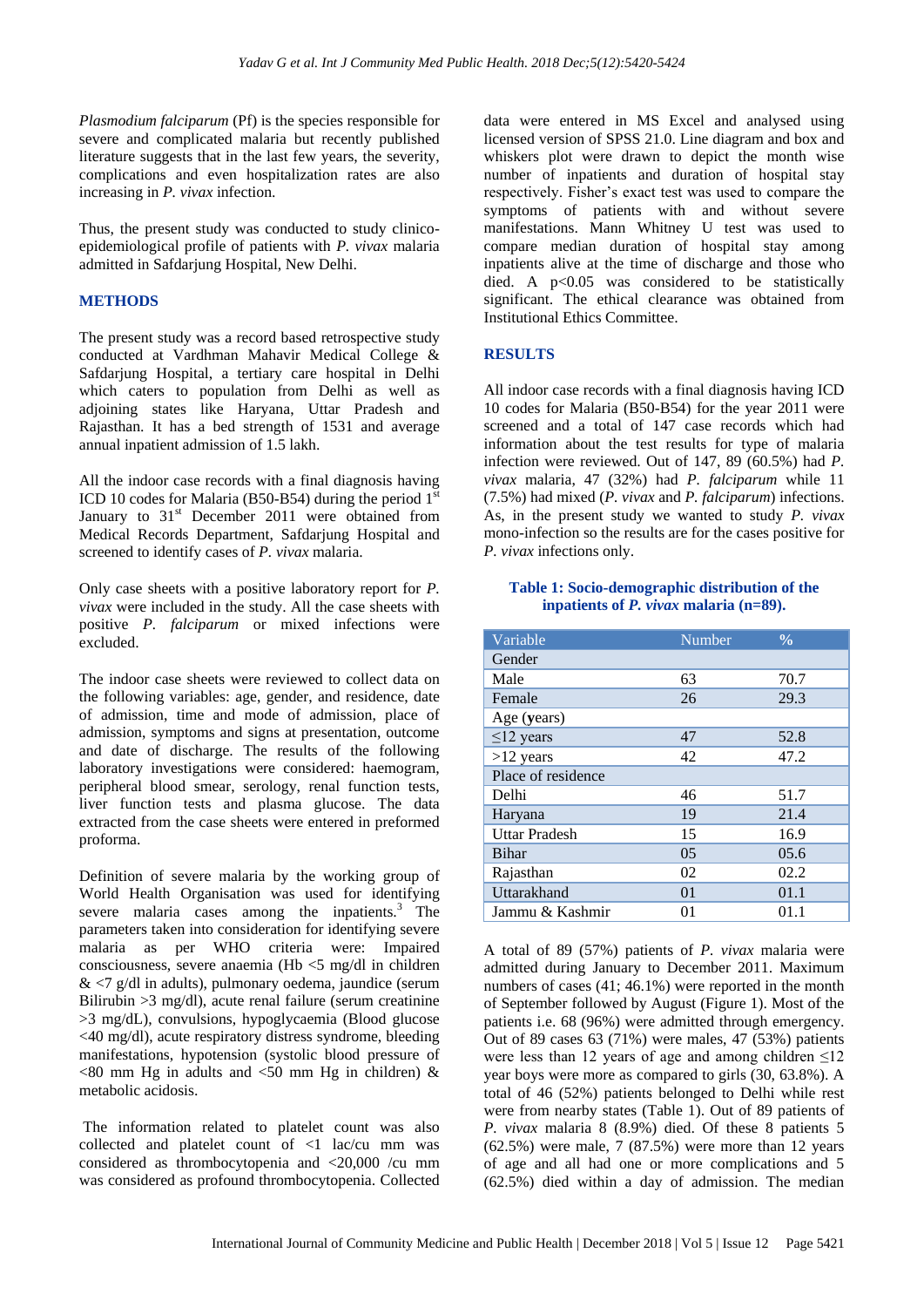duration of hospital stay among the 89 patients was 4 days (IQR: 3 days- 5 days). The median duration of hospital stay among patients who were alive at discharge was 4 days (IQR: 3 days –6 days) while the median duration of hospital stay among patients who died was 2 days (IQR: 1.25 days- 4.75 days). [Mann Whitney  $U =$ 193.5, p=0.057] (Figure 2).



## **Figure 1: Seasonal distribution of the inpatients of** *P. vivax* **malaria (n=89).**

The clinical profile of the admitted cases is shown in Table 2. Overall fever was the most common symptom reported by (87; 97%) patients followed by vomiting (36; 40%), bleeding (27; 30%) and pain in abdomen (24; 27%). Hepatomegaly was present in (53; 62% patients), splenomegaly in (55; 60%) and oedema in (11; 12%) patients. A total 33 patients did not fulfil any criteria for severe malaria but needed indoor management. There was no significant difference between patients with and without severe manifestations with regard to other symptoms (Table 2). A total of six patients had typhoid coinfection.



#### **Figure 2: Duration of hospital stay (days) among inpatients of** *P. vivax* **malaria (n=89).**

A total of (56; 63%) patients had one or more severe manifestations of malaria as per WHO criteria (Table 3). The most common severe manifestation was bleeding (27; 30%) followed by impaired consciousness (18; 20%). Severe anaemia was present in (15; 17.4%) patients. S. Bilirubin  $>3$  mg was found in 8 (14%) patients. Thrombocytopenia was present in 69 cases (81%) while profound thrombocytopenia (platelet count  $\langle 20,000 \rangle$  was found in 18 (21%) of vivax cases (Table 4). Even among these 32 patients without severe manifestations, 26 (81.2%) had thrombocytopenia of which seven (21.2%) had profound thrombocytopenia.

**Table 2: Symptoms and signs at the time of presentation amongst the inpatients of** *P. vivax* **malaria (n=89).**

|                       | <b>With severe</b><br>manifestations<br>$(n=56)$ | <b>Without severe</b><br>manifestations<br>$(n=33)$ | <b>Total</b><br>$(n=89)$ | <b>P</b> value |
|-----------------------|--------------------------------------------------|-----------------------------------------------------|--------------------------|----------------|
| <b>Symptoms</b>       |                                                  |                                                     |                          |                |
| Fever                 | 55 (98.2)                                        | 32 (96.9)                                           | 87 (98.0)                | 1.0            |
| Vomiting              | 24(42.8)                                         | 12(36.3)                                            | 36(40.4)                 | 0.66           |
| Pain abdomen          | 16(28.5)                                         | 08(24.2)                                            | 24(27.0)                 | 9.81           |
| Swelling body/limbs   | 11(19.6)                                         | 07(21.2)                                            | 18(20.2)                 | 1.0            |
| Headache              | 12(21.4)                                         | 08(24.2)                                            | 16(18.0)                 | 0.79           |
| Swelling face         | 07(12.5)                                         | 06(18.1)                                            | 13(14.6)                 | 0.54           |
| Cough                 | 08(14.2)                                         | 03(09.0)                                            | 11(12.3)                 | 0.74           |
| Decreased oral intake | 06(10.7)                                         | 02(06.0)                                            | 08(09.0)                 | 0.71           |
| Loose stools          | 06(10.7)                                         | 02(06.0)                                            | 08(09.0)                 | 0.71           |
| <b>Signs</b>          |                                                  |                                                     |                          |                |
| Splenomegaly          | 36(64.2)                                         | 19(57.5)                                            | 55(61.7)                 | 0.65           |
| Hepatomegaly          | 35(62.5)                                         | 18(54.5)                                            | 53 (59.5)                | 0.51           |
| Oedema                | 07(12.5)                                         | 04(12.1)                                            | 11(12.3)                 | 1.0            |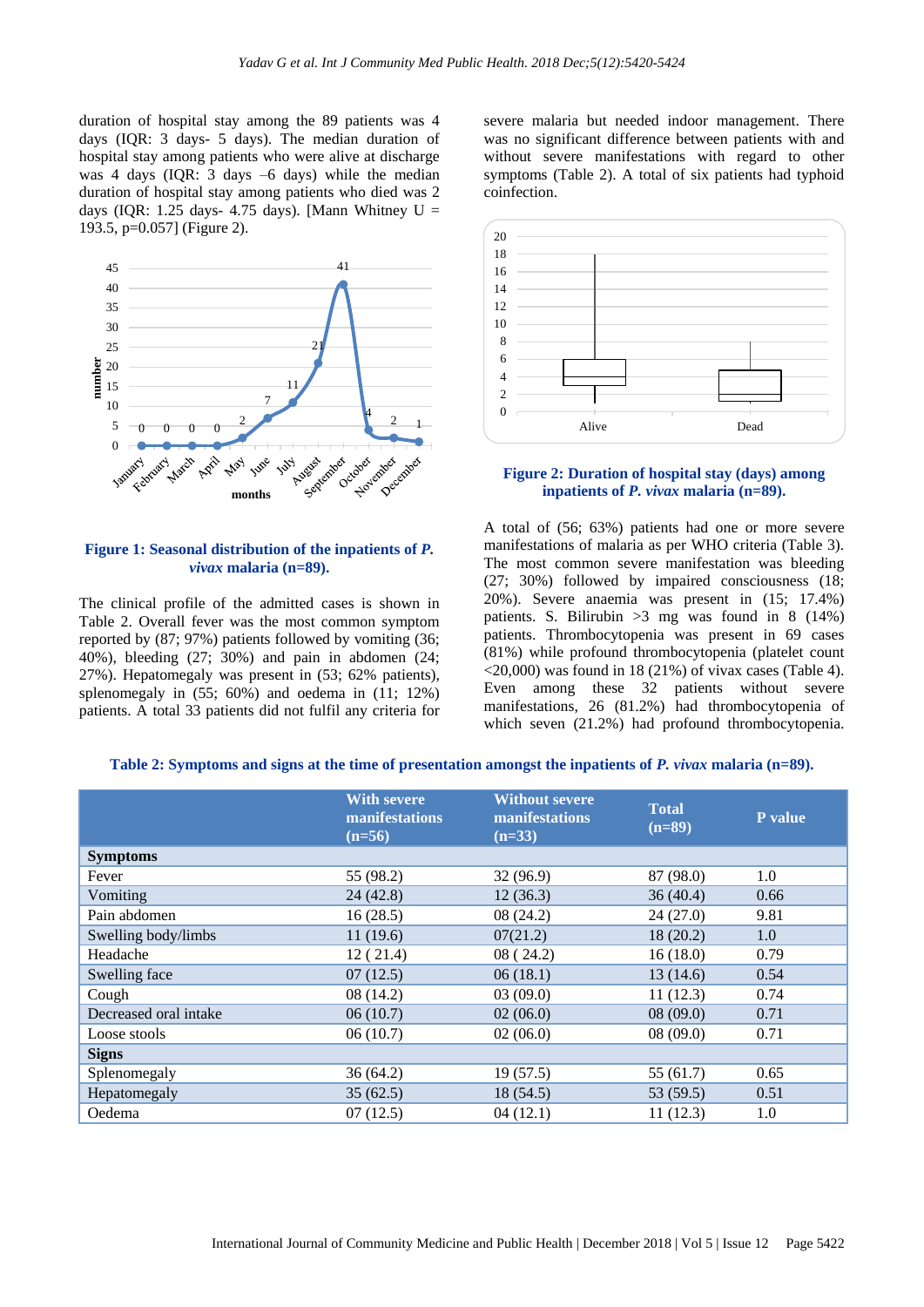#### **Table 3: Distribution of inpatients of** *P. vivax* **malaria according to severe manifestations of malaria.**

| <b>Severe manifestations</b>   | $\mathbf n$    | $\frac{0}{0}$ |  |
|--------------------------------|----------------|---------------|--|
| Bleeding manifestations (n=89) | 27             | 30.3          |  |
| Impaired consciousness (n=89)  | 19             | 20.2          |  |
| Severe anaemia (n=86) *        | 15             | 17.4          |  |
| Jaundice $(n=59)$ *            | 08             | 13.5          |  |
| Convulsions (n=89)             | 09             | 10.1          |  |
| $ARF (n=49)$ *                 | 03             | 06.1          |  |
| ARDS $(n=89)$                  | 02             | 02.2          |  |
| <b>Hypotension</b> $(n=89)$    | 02             | 02.2          |  |
| Hypoglycemia (n=89)            | 0 <sub>1</sub> | 01.1          |  |
| Metabolic acidosis (n=89)      | 0 <sub>1</sub> | 01.1          |  |

**\*** Lab results were not mentioned in rest of the case sheets

| Table 4: Distribution of inpatients of $P$ . vivax malaria according to platelet count ( $n=85$ ). |  |  |  |  |
|----------------------------------------------------------------------------------------------------|--|--|--|--|
|----------------------------------------------------------------------------------------------------|--|--|--|--|

| <b>Platelet count</b> | <b>With severe</b><br><b>manifestations</b><br>$(n^* = 53)$ | <b>Without severe</b><br><b>manifestations</b><br>$(n^*=32)$ | <b>Total</b><br>$(n^*=85)$ |
|-----------------------|-------------------------------------------------------------|--------------------------------------------------------------|----------------------------|
| $<$ 20000/ul          | 11(20.8)                                                    | 07(22.0)                                                     | 18 (21.2)                  |
| 20000-100000/ul       | 32(60.4)                                                    | 19(59.3)                                                     | 51 (60)                    |
| >100000/ul            | 10(18.9)                                                    | 06(18.7)                                                     | 16(18.8)                   |

**\***Lab results were not mentioned in rest of the case sheets.

#### **DISCUSSION**

Severe forms of malaria requiring hospitalisation are associated with high morbidity and mortality. In the present study more than half of the 157 laboratory confirmed cases of malaria admitted during 2011 in Vardhman Mahavir Medical College & Safdarjung Hospital, a tertiary care hospital in Delhi were suffering from *P. vivax* malaria which is traditionally not thought to cause severe symptoms.The case fatality rate was 8.9%. Other studies from India and outside have reported case fatality rate to vary from  $1\%$ -4%.<sup>4-9</sup> The case fatality rate was higher in our study as compared to other studies. Most of the patients (62.5%) died within 1-2 day of admission and bleeding & impaired consciousness was present in 62.5 % of the patients. This indicates that these patients were admitted in a late and critical condition with poor prognosis.

In the present study there were more number of male patients (63;70.7%) as compared to the females, even among children ≤12 years males were more as compared to females (30, 63.8%). Similar results have been reported by various studies conducted across India.<sup>4-7</sup> Maximum number of cases (41; 46.1%) were reported in the month of September followed by August. Verma et al and Sharma and Khanduri have also reported similar findings in their study. $4,5$  The reason for more number of cases in August and September can be that the mosquito density increases in monsoon and post monsoon months due to increase in breeding sites.

Of all the admitted cases, 48% belonged to neighbouring states as VMMC & Safdarjung Hospital caters to not only Delhi but other nearby states too.

Median duration of stay in the hospital was 4 days in our study which is comparable to 3.6 days (mean) reported by Zubairi ABS. $<sup>6</sup>$  Almost all patients had fever 87 (98.0%)</sup> while vomiting 36 (40.4%), bleeding 27 (30.3%), pain abdomen 24 (27.0%), headache 16 (18.0%) were some of the other common symptoms in our study. Similar findings have been reported by various other studies. $4-7$ 

In our study, 57 (64%) patients had one or more severe manifestations of malaria as per WHO criteria. Studies conducted among adults across India have reported to vary from 18% to 45.38% while among children the rate varies from  $13.7\%$  to  $63.1\%$ .<sup>7-11</sup> In the present study severe anaemia was present in 15 (17.4%) patients which is almost similar to that of 13% reported by Suruvu et al in their study.<sup>7</sup> Studies that included only children have reported severe anaemia ranging from 23%-46.6% while among adults it ranged from  $5\%$  to  $34\%$ .<sup>4,6,8,9,11-13</sup> In our study bilirubin >3 mg/dl was present in 13.5% patients while Limaye et al found it to be present in  $8$  (5.32%).<sup>9</sup> Hepatic dysfunction was present in 26.2% (17/65) children having *P. vivax* infections as reported by Kochar et al in their study. $11$ 

Thrombocytopenia is not considered as criteria for severe malaria but several studies conducted in India and outside India have reported thrombocytopenia to be present in patients having severe vivax malaria<sup>10-15</sup>. In our study thrombocytopenia was found to be present in 81% of the